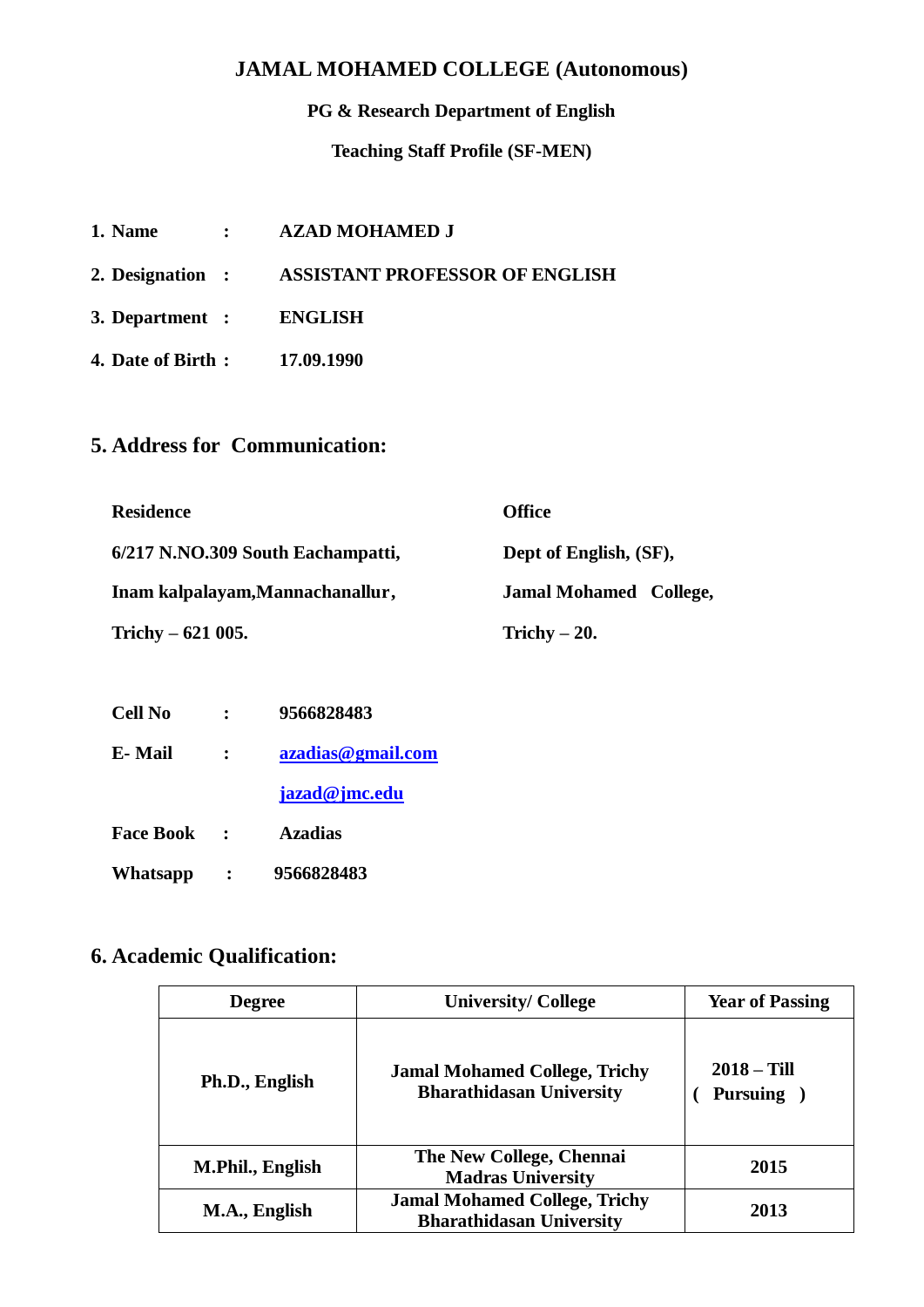| <b>B.A., English</b> | <b>Jamal Mohamed College, Trichy</b><br><b>Bharathidasan University</b> | 2011 |
|----------------------|-------------------------------------------------------------------------|------|
| <b>HSC</b>           | Bishop Heber Higher Secondary School,<br>Teppakulam, Trichy.            | 2008 |
| <b>SSLC</b>          | St. Xavier's Higher Secondary School,<br>Purathakudi, Trichy District.  | 2006 |

## **7. Online Course :**

**(SWAYAM) NPTEL Online Certification (Funded by the MoE.Govt.of India) Successfully completing the course Effective Writing on Jan-Feb 2022.**

## **8. Extracurricular Activities:**

Served as the Resource Person for the Awareness Programme on Health and Hygiene at Panchayath Union Primary School.Nagamangalam, Trichy on 17-12-2021.Organised by P.G and Research Department of Social Work in Collaboration with Unnath Bharath Abhiyan Cell,JMC and Nal Ullangal Trust,Trichy.

#### **9. Research Experience:**

 **(8 Years in Research Field)**

| <b>Degree</b>    | <b>Title of the Research</b>             | <b>Year of Passing</b> |
|------------------|------------------------------------------|------------------------|
| Ph.D., English   | <b>A Comparative Study: Moulana</b>      | <b>2018-Till</b>       |
|                  | <b>Jalaudin Rumi and G.M. Hopkins</b>    | (pursuing)             |
| M.Phil., English | <b>Developing Oral Competence of</b>     | 2013-2015              |
|                  | <b>Students from Tamil Medium</b>        |                        |
|                  | Background.                              |                        |
| MA., English     | <b>An Innovative Methods of Learning</b> | 2011-2013              |
|                  | English.                                 |                        |

## **10.Area of Specialization:**

**English for Competitive Examinations, Prose, Poetry, Drama, One Act Plays, Soft Skills, Moral Education, Indian Writing in English, Shakespeare, Latin American Literature, Paulo Coelho.**

#### **Date of Joining in the Service: 14.08.2015**

College : Mohamed Sathak College of Arts and Science.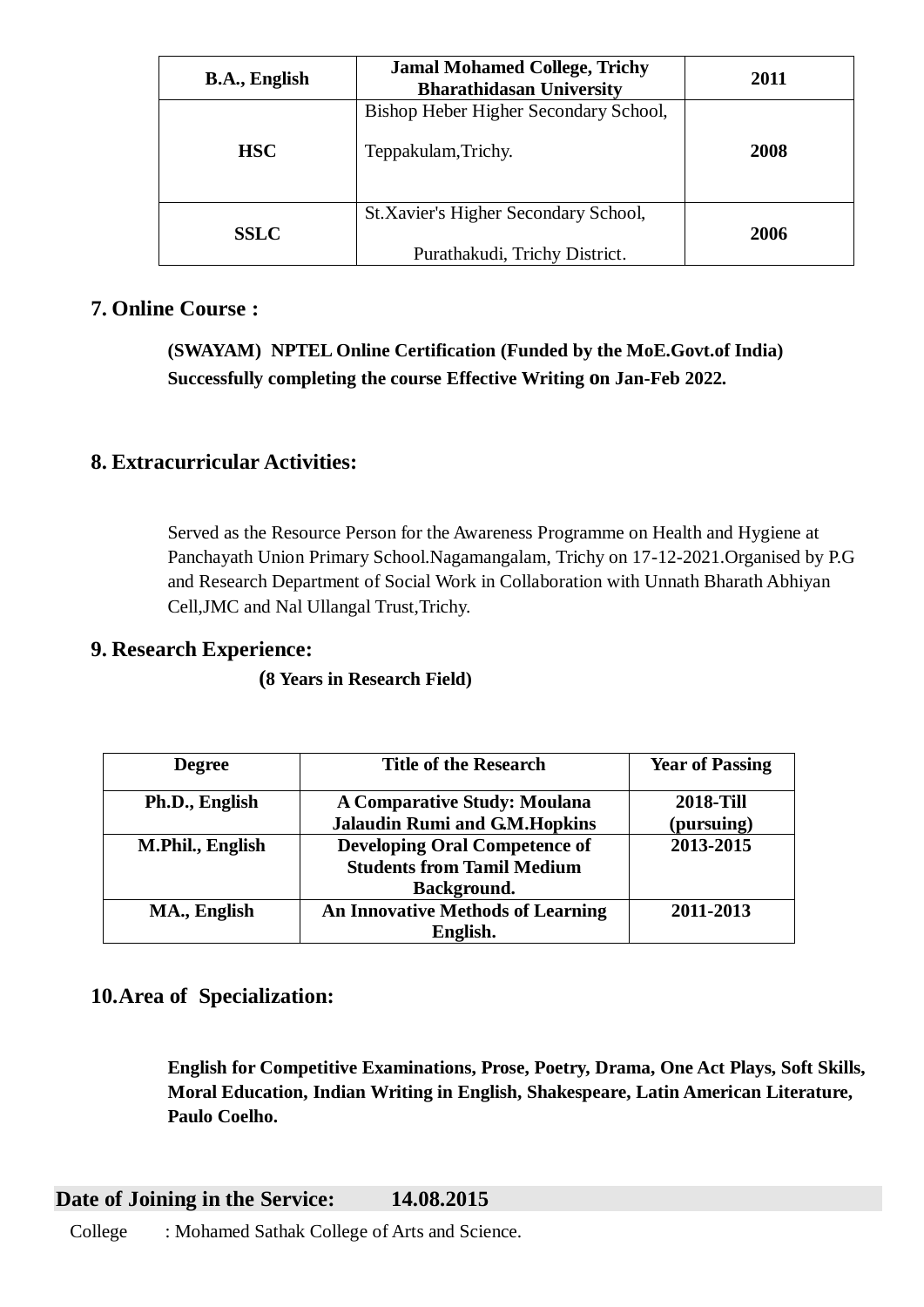Designation: Assistant Professor in English.

Period : (August, 2015 - April, 2016).

2.Company : Tidal Wave Info-tech Pvt Ltd,Chennai.

Designation: Executive Document Controller.

(Documentation work of many office projects and form excel spread sheets and mailing by operating Windows 98 system )

Period : 1.5 Years(2013-2014).

3.Institution :Study Circle, District Employment Office,Trichy.

Designation: English Master.

(Take spoken English Classes, train the students in soft skills development & Motivation classes.)

Period : 2 Years (2011-2013).

## **11.Service in Jamal Mohamed College: D.O.J. 14.06.2016**

| S.No | <b>Designation</b>                | <b>Years</b> | <b>Months</b> |
|------|-----------------------------------|--------------|---------------|
|      | <b>Asst. Professor of English</b> |              |               |

## **12.Total Teaching Experience:**

**Years: 6 Months: 10**

## **13.Subjects taught:**

| UG                                                            | <b>PG</b>                           | <b>M.Phil</b> |
|---------------------------------------------------------------|-------------------------------------|---------------|
| <b>Part II English for Effective</b><br><b>Communications</b> | <b>Guided PG</b><br><b>Projects</b> |               |
| <b>English for Competitive</b><br><b>Examinations</b>         |                                     |               |
| Prose, Poetry, Drama, One Act<br><b>Play, Spoken English</b>  |                                     |               |
| <b>Soft Skills, Moral Education,</b><br><b>Bridge Course</b>  |                                     |               |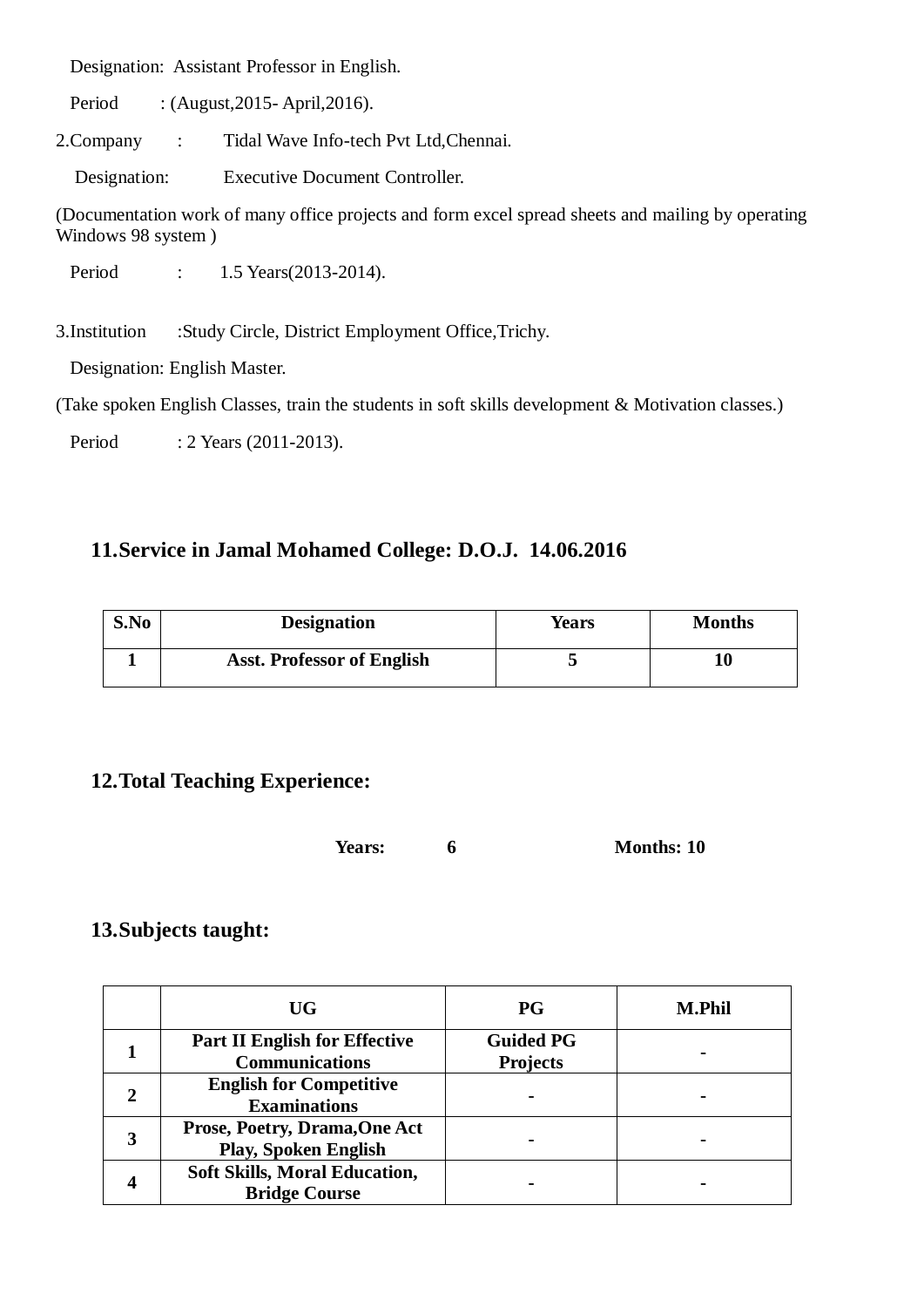- **Donated Blood more than 10 times.**
- **Helped and Distributed Corona and Flood Relief Funds.**

## **Positions held/Played in Organization linked with Extension:**

**Acted as a Member of Organizing Committee in** *Jam Titanica'17 Inter-Collegiate Literary Competition for Women* **held on 22th Sep 2017, at Jamal Mohamed College( Autonomous), Trichy-20.**

**Acted as a Member of Organizing Committee in** *A National Level Literary Fest for Men Jamlish'17,* **held on 28th Jan 2017, at Jamal Mohamed College( Autonomous), Trichy-20.**

**Acted as a** *Jury of Mime in A National Level Literary Fest for Men Jamlish'17,* **held on 28th Jan 2017, at Jamal Mohamed College(Autonomous), Trichy-20.**

**Acted as a Member of Executive Committee in** *A One Day International Conference on Universality in Contemporary Reality: Envisiong/ (Re) Visiong Postmodern Literature held* **at Jamal Mohamed College ( Autonomous) Trichy-20, On 21st Feb 2018.**

**Acted as a Member of Organizing Committee in** *Jam Titanica'19 Inter-Collegiate Literary Fest for Women, Literary Competition* **held on 21st Sep 2019, at Jamal Mohamed College( Autonomous), Trichy-20.**

- **Acted as a Member of Executive Committee in a National Seminar on** *" Identities and Realities: Texts and contexts in post colonial Literatures"* **Organized by PG & Research Dept of English (SF) , Jamal Mohamed College, Trichy – 20 on** *12th Jan 2016.*
- **Acted as a Member of Organizing Committee in a state level workshop on** *"Recent Trends and Techniques in English Language Teaching"* **under UGC Autonomous Grant held at PG & Research Dept of English, Jamal Mohamed College, Trichy – 20 on** *26th Feb 2014.*

## **Faculty Development Program (FDP):**

**Actively Participated in the Faculty Development Program on English Literature for Competitive Exam Organized by NPTEL-AICTE (Funded by the Ministry of MHRD.Govt of India) from Jan-Mar 2022.**

**Actively Participated in the Faculty Development Program Organized by Dept. of Zoology & IQAC under DBT star college scheme of Jamal Mohamed College, Trichy, from 24-01-2022 to 29-01-2022.**

**Participated in the online Faculty Enrichment Programme Organized by the IQAC of Jamal Mohamed College (Autonomous) Trichy, from 21-06-2021 to 25-06-2021.**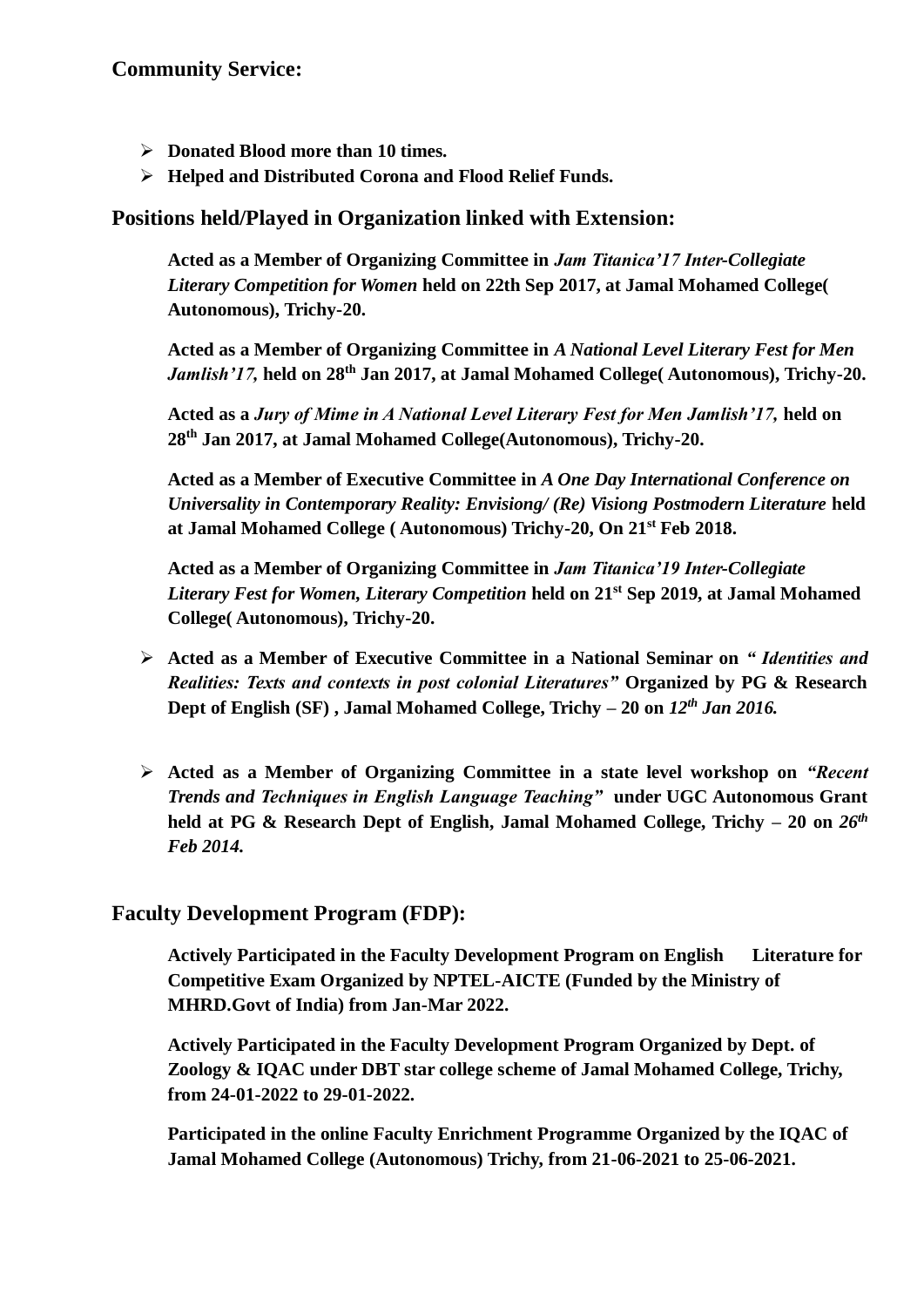**Actively Participated in the Faculty Development Programme on "E- Content Development" Organized by IQAC of Jamal Mohamed College from 30-6-2020 to 4-7- 2020.**

\*Published two research papers in reputed international UGC Care listed journals as follows;

- 1. J.AZAD MOHAMED, M.ARUNACHALAM. THE STUDY OF EPISTOMOLOGY THROUGH THE POEMS OF MAWLANA JALAL AL-DIN MUHAMMAD RUMI. **Journal of Modern Thamizh Research (UGC Care Listed Group-1 Journal)** Vol-9 No.1 January- March 2021, ISSN: 2321-984X. ( Pp – 1332-1339).
- 2. J.AZAD MOHAMED, M.ARUNACHALAM. THE STUDY OF EPISTOMOLOGY THROUGH THE POEMS OF GERARD MANLEY HOPKINS. **Journal of Modern Thamizh Research (UGC Care Listed Group-1 Journal)** Vol-9 No.1 January- March 2021, ISSN: 2321-984X. ( Pp – 1171- 1178).

\*Published a research papers in a reputed UGC listed Peer-reviewed journal UTKAL HISTORICAL RESEARCH JOURNAL. Volume XXXIV 2021. ISSN 0976-2132.

\* Published two research papers in reputed international UGC Care listed journals as follows;

- 1. AZAD MOHAMED, ARUNACHALAM M. 2020. AN EPISTOMOLOGICAL STAND-POINT OF MAWLANA JALAL AL-DIN MUHAMMAD RUMI. **Kala Sarovar (UGC Care Group-1 Journal)** ISSN: 0975-4520. Vol-23 No.04(VI) October-December 2020, Pp – 174-181.
- 2. AZAD MOHAMED, ARUNACHALAM M. 2020. AN EPISTEMOLOGY OF GERARD MANLEY HOPKINS. **Kala Sarovar** (UGC Care Group-1 Journal) ISSN: 0975-4520. Vol-23 No.04(VI) October-December 2020,Pp – 182-189.

\*Presented Papers and also participated in International & National Seminars and Webinars.

\* Acted as Joint Secretary for English Literary Association of Jamal Mohamed College and Stood as English Department's Student Representative.